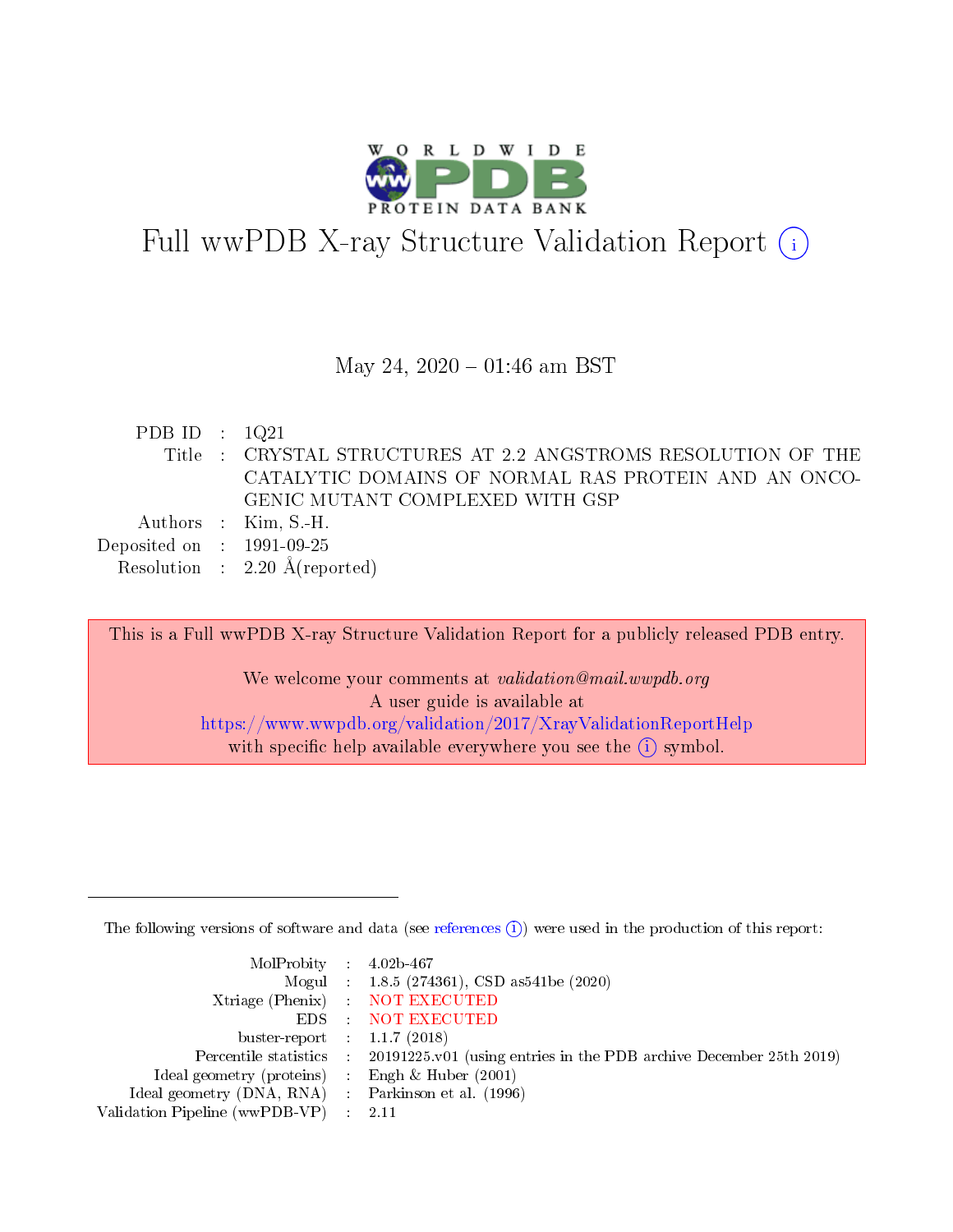# 1 [O](https://www.wwpdb.org/validation/2017/XrayValidationReportHelp#overall_quality)verall quality at a glance  $(i)$

The following experimental techniques were used to determine the structure: X-RAY DIFFRACTION

The reported resolution of this entry is 2.20 Å.

Percentile scores (ranging between 0-100) for global validation metrics of the entry are shown in the following graphic. The table shows the number of entries on which the scores are based.



| Metric.               | Whole archive<br>$(\#\text{Entries})$ | Similar resolution<br>$(\#\text{Entries}, \text{resolution range}(\textup{\AA})\,$ |
|-----------------------|---------------------------------------|------------------------------------------------------------------------------------|
| Clashscore            | 141614                                | $5594(2.20-2.20)$                                                                  |
| Ramachandran outliers | 138981                                | $5503(2.20-2.20)$                                                                  |
| Sidechain outliers    | 138945                                | $5504(2.20-2.20)$                                                                  |

The table below summarises the geometric issues observed across the polymeric chains and their fit to the electron density. The red, orange, yellow and green segments on the lower bar indicate the fraction of residues that contain outliers for  $\geq=3$ , 2, 1 and 0 types of geometric quality criteria respectively. A grey segment represents the fraction of residues that are not modelled. The numeric value for each fraction is indicated below the corresponding segment, with a dot representing fractions  $\epsilon = 5\%$ 

Note EDS was not executed.

| <b>NIOI</b> | ~-<br>$\sim$<br>лап | Length           | Quality of chain |     |     |  |
|-------------|---------------------|------------------|------------------|-----|-----|--|
|             | . .                 | $\overline{7}$ 1 | 54%              | 32% | 12% |  |

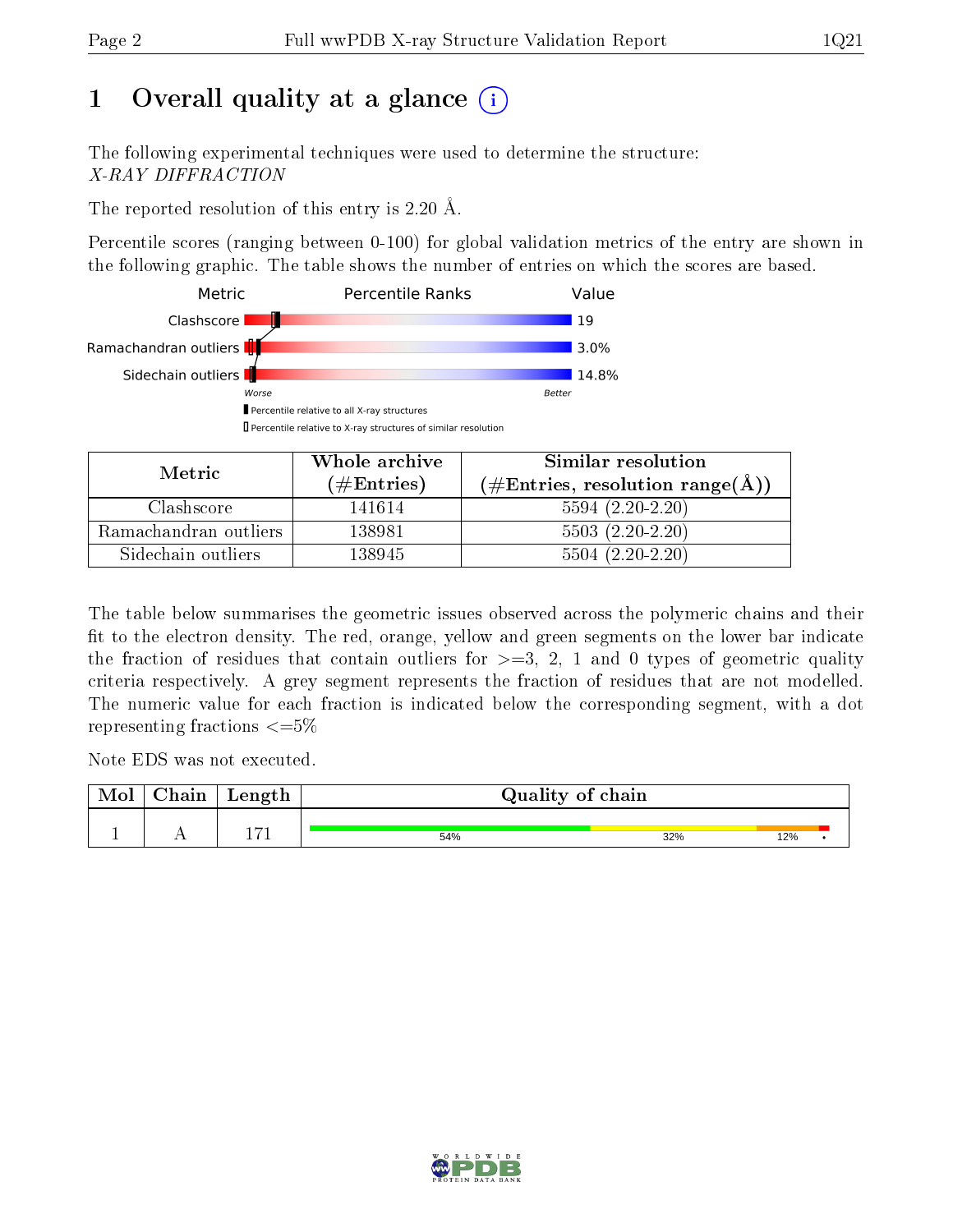# 2 Entry composition (i)

There are 4 unique types of molecules in this entry. The entry contains 1436 atoms, of which 0 are hydrogens and 0 are deuteriums.

In the tables below, the ZeroOcc column contains the number of atoms modelled with zero occupancy, the AltConf column contains the number of residues with at least one atom in alternate conformation and the Trace column contains the number of residues modelled with at most 2 atoms.

Molecule 1 is a protein called C-H-RAS P21 PROTEIN CATALYTIC DOMAIN.

| Mol | ${\rm Chain}\parallel {\rm Residues}\parallel$ | Atoms         |     |     |     |  | ZeroOcc   AltConf   Trace |  |
|-----|------------------------------------------------|---------------|-----|-----|-----|--|---------------------------|--|
|     | - 177                                          | 'otal<br> 368 | 854 | 238 | 269 |  |                           |  |

• Molecule 2 is MAGNESIUM ION (three-letter code: MG) (formula: Mg).

|  | $Mol$   Chain   Residues | Atoms                                      | ZeroOcc   AltConf |
|--|--------------------------|--------------------------------------------|-------------------|
|  |                          | $\mathcal{M}_{\mathcal{P}}$<br>$\rm Total$ |                   |

 Molecule 3 is GUANOSINE -5' -DIPHOSPHATE (three-letter code: GDP) (formula:  $C_{10}H_{15}N_5O_{11}P_2$ .



| Mol | $\perp$ Chain $\parallel$ Residues | Atoms |                             |  |  | $\rm{ZeroOcc} \mid \rm{AltConf}$ |  |  |
|-----|------------------------------------|-------|-----------------------------|--|--|----------------------------------|--|--|
|     |                                    | Total | $\sim$ $\sim$ $\sim$ $\sim$ |  |  |                                  |  |  |
|     |                                    |       |                             |  |  |                                  |  |  |

• Molecule 4 is water.

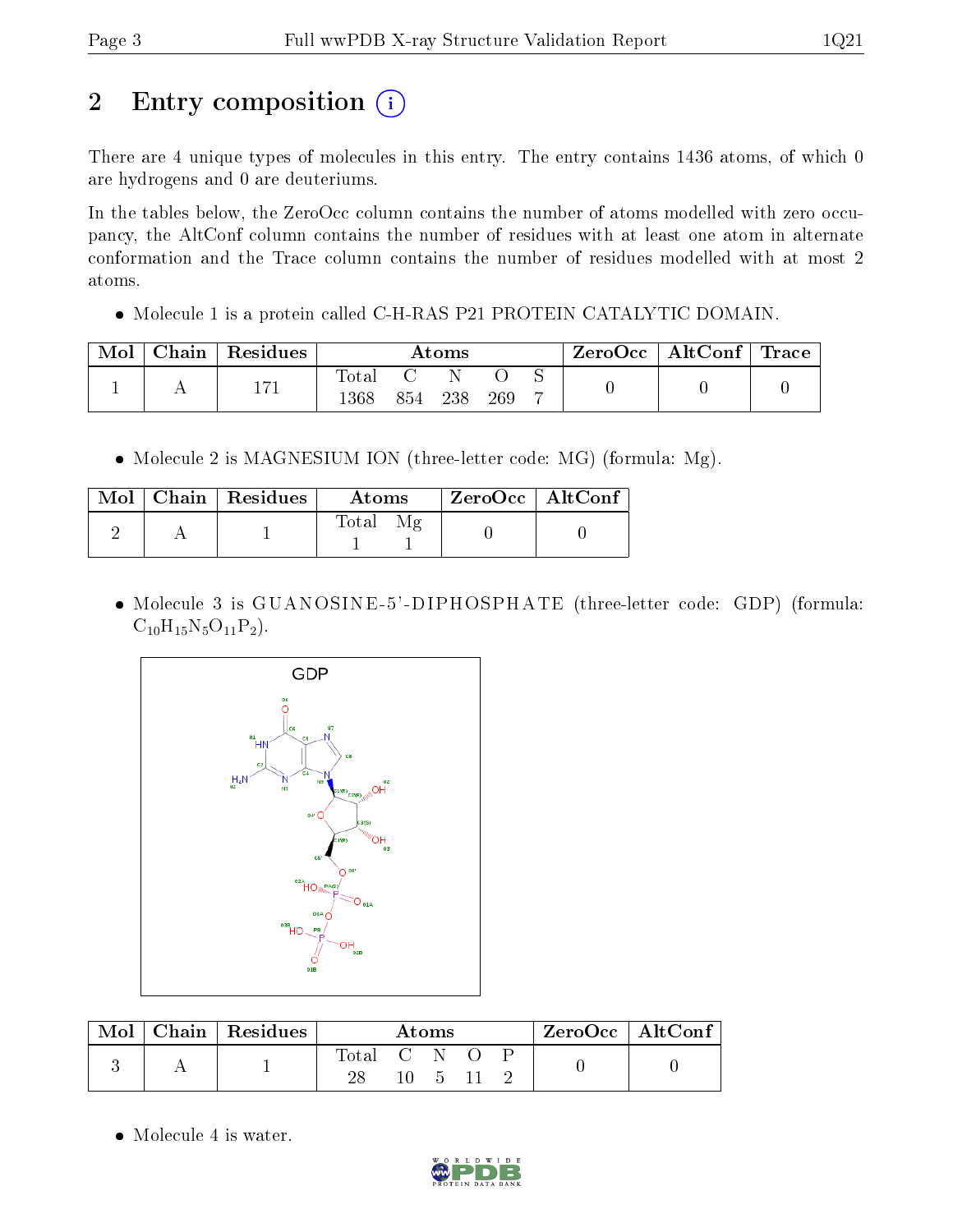|  | $Mol$   Chain   Residues | Atoms | ZeroOcc   AltConf |  |
|--|--------------------------|-------|-------------------|--|
|  |                          | Total |                   |  |

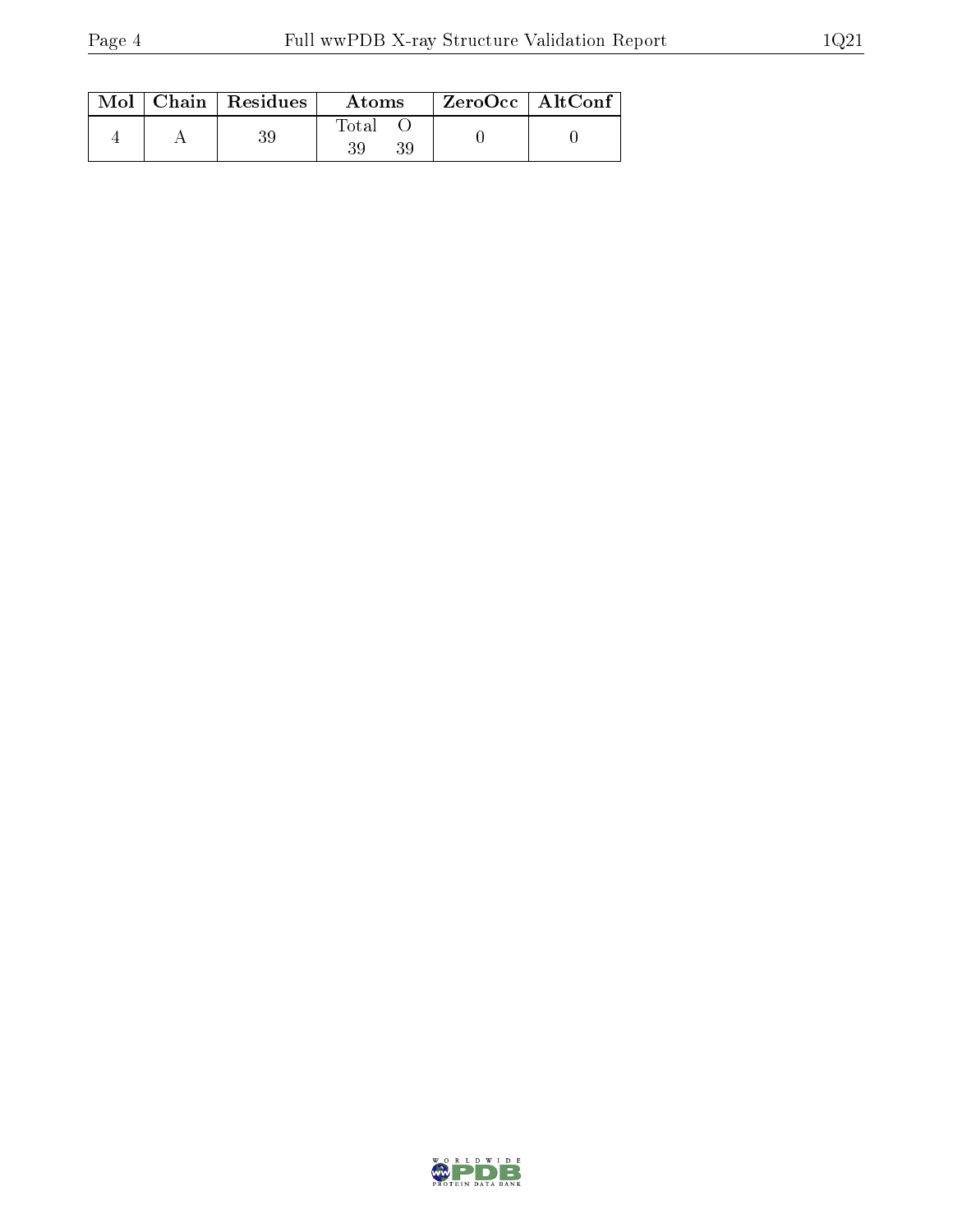## 3 Residue-property plots (i)

These plots are drawn for all protein, RNA and DNA chains in the entry. The first graphic for a chain summarises the proportions of the various outlier classes displayed in the second graphic. The second graphic shows the sequence view annotated by issues in geometry. Residues are colorcoded according to the number of geometric quality criteria for which they contain at least one outlier: green  $= 0$ , yellow  $= 1$ , orange  $= 2$  and red  $= 3$  or more. Stretches of 2 or more consecutive residues without any outlier are shown as a green connector. Residues present in the sample, but not in the model, are shown in grey.

Note EDS was not executed.

• Molecule 1: C-H-RAS P21 PROTEIN CATALYTIC DOMAIN



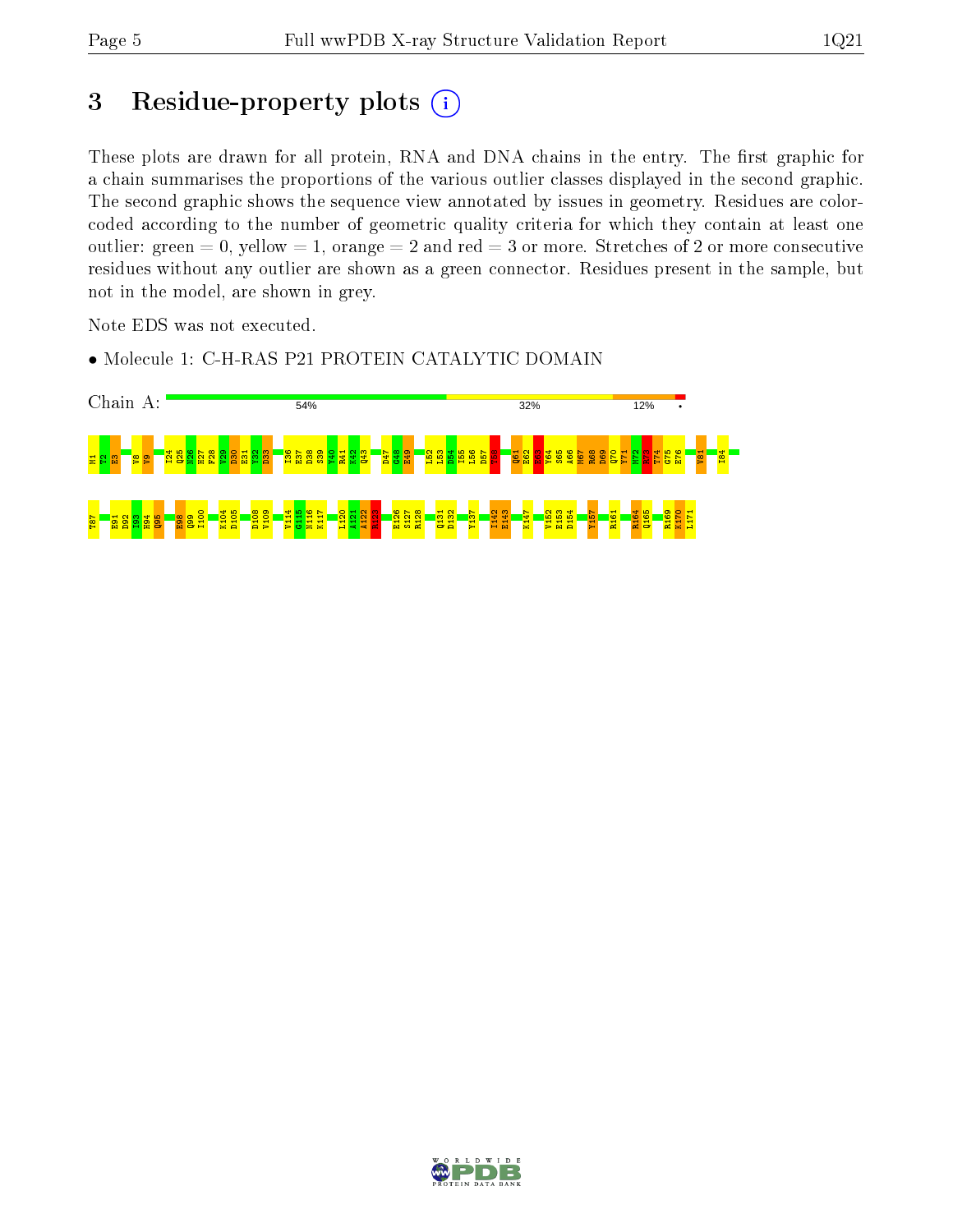## 4 Data and refinement statistics  $(i)$

Xtriage (Phenix) and EDS were not executed - this section is therefore incomplete.

| Property                               | Value                                              | Source    |  |
|----------------------------------------|----------------------------------------------------|-----------|--|
| Space group                            | P 65 2 2                                           | Depositor |  |
| Cell constants                         | $105.10\text{\AA}$<br>83.20Å<br>83.20Å             | Depositor |  |
| a, b, c, $\alpha$ , $\beta$ , $\gamma$ | $90.00^\circ$<br>$120.00^{\circ}$<br>$90.00^\circ$ |           |  |
| Resolution $(A)$                       | 2.20<br>6.00                                       | Depositor |  |
| % Data completeness                    | (Not available) $(6.00-2.20)$                      | Depositor |  |
| (in resolution range)                  |                                                    |           |  |
| $R_{merge}$                            | Not available)                                     | Depositor |  |
| $\mathrm{R}_{sym}$                     | Not available)                                     | Depositor |  |
| Refinement program                     | $X-PLOR$                                           | Depositor |  |
| $R, R_{free}$                          | (Not available)<br>0.188                           | Depositor |  |
| Estimated twinning fraction            | $\overline{\text{No}}$ twinning to report.         | Xtriage   |  |
| Total number of atoms                  | 1436                                               | wwPDB-VP  |  |
| Average B, all atoms $(A^2)$           | 29.0                                               | wwPDB-VP  |  |

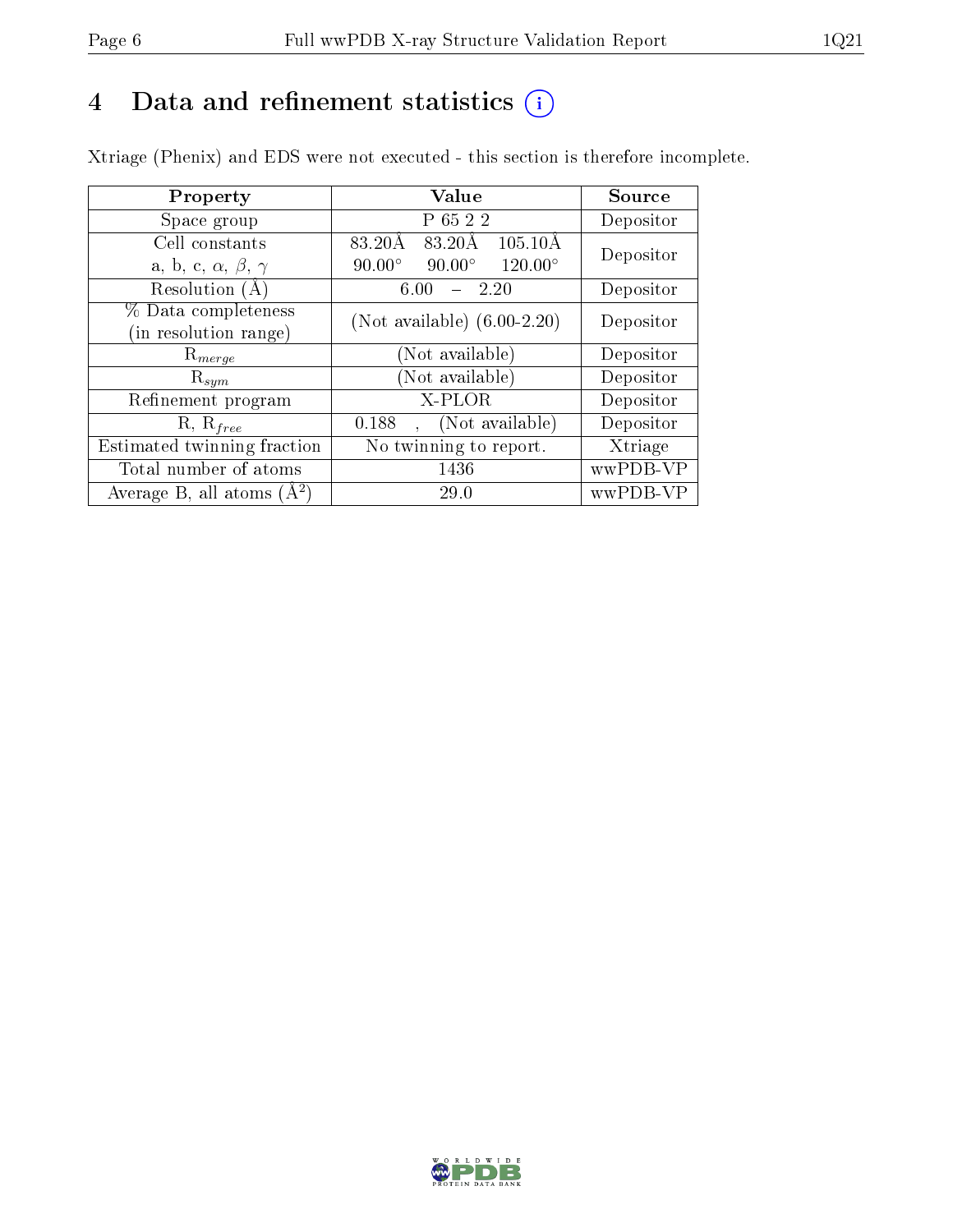# 5 Model quality  $(i)$

### 5.1 Standard geometry  $(i)$

Bond lengths and bond angles in the following residue types are not validated in this section: GDP, MG

The Z score for a bond length (or angle) is the number of standard deviations the observed value is removed from the expected value. A bond length (or angle) with  $|Z| > 5$  is considered an outlier worth inspection. RMSZ is the root-mean-square of all Z scores of the bond lengths (or angles).

| Mol | Chain |                | Bond lengths     |      | Bond angles        |
|-----|-------|----------------|------------------|------|--------------------|
|     |       | 'NSZ           | $\# Z  > 5$      | RMSZ | $\# Z  > 5$        |
|     |       | $1.50^{\circ}$ | $11/1387(0.8\%)$ | 1.50 | $22/1868$ $(1.2\%$ |

All (11) bond length outliers are listed below:

| Mol | Chain | Res | <b>Type</b>  | Atoms    | $Z_{\rm}$ | Observed $(A)$ | Ideal(A) |
|-----|-------|-----|--------------|----------|-----------|----------------|----------|
|     | А     | 91  | $_{\rm GLU}$ | $CD-OE2$ | 9.88      | 1.36           | 1.25     |
| 1   | А     | 98  | GLU          | $CD-OE2$ | 9.59      | 1.36           | 1.25     |
| 1   | А     | 62  | GLU          | CD-OE1   | 8.42      | 1.34           | 1.25     |
|     | А     | 49  | GLU          | CD-OE1   | 7.81      | 1.34           | 1.25     |
| 1   | А     | 153 | GLU          | $CD-OE2$ | 7.55      | 1.33           | 1.25     |
|     | А     | 126 | GLU          | $CD-OE2$ | 7.22      | 1.33           | 1.25     |
|     | А     | 31  | GLU          | $CD-OE2$ | 7.20      | 1.33           | 1.25     |
|     | А     | 143 | GLU          | $CD-OE1$ | 6.94      | 1.33           | 1.25     |
|     | А     | 63  | GLU          | $CD-OE1$ | 6.92      | 1.33           | 1.25     |
| 1   | А     | 76  | GLU          | $CD-OE2$ | 6.48      | 1.32           | 1.25     |
| 1   | А     | 3   | GLU          | CD-OE1   | 6.00      | 1.32           | 1.25     |

All (22) bond angle outliers are listed below:

| Mol | Chain | Res | Type       | Atoms       | Z       | Observed $(°)$ | Ideal $(^\circ)$ |
|-----|-------|-----|------------|-------------|---------|----------------|------------------|
|     | А     | 33  | <b>ASP</b> | $CB-CG-OD2$ | $-8.71$ | 110.46         | 118.30           |
|     | А     | 157 | TYR        | $CB-CG-CD2$ | $-7.90$ | 116.26         | 121.00           |
|     | А     | 132 | ASP        | $CB-CG-OD1$ | $-7.59$ | 111.47         | 118.30           |
|     | А     | 137 | TYR        | $CB-CG-CD2$ | $-7.21$ | 116.68         | 121.00           |
|     | А     | 69  | ASP        | $CB-CG-OD2$ | $-7.19$ | 111.83         | 118.30           |
|     | А     | 47  | ASP        | $CB-CG-OD2$ | $-7.14$ | 111.87         | 118.30           |
|     | А     | 38  | <b>ASP</b> | $CB-CG-OD1$ | 7.08    | 124.67         | 118.30           |
|     | А     | 157 | TYR        | $CB-CG-CD1$ | 6.66    | 124.99         | 121.00           |
|     | А     | 38  | <b>ASP</b> | $CB-CG-OD2$ | $-6.63$ | 112.33         | 118.30           |
|     | А     | 47  | ASP        | $CB-CG-OD1$ | 6.49    | 124.14         | 118.30           |

Continued on next page...

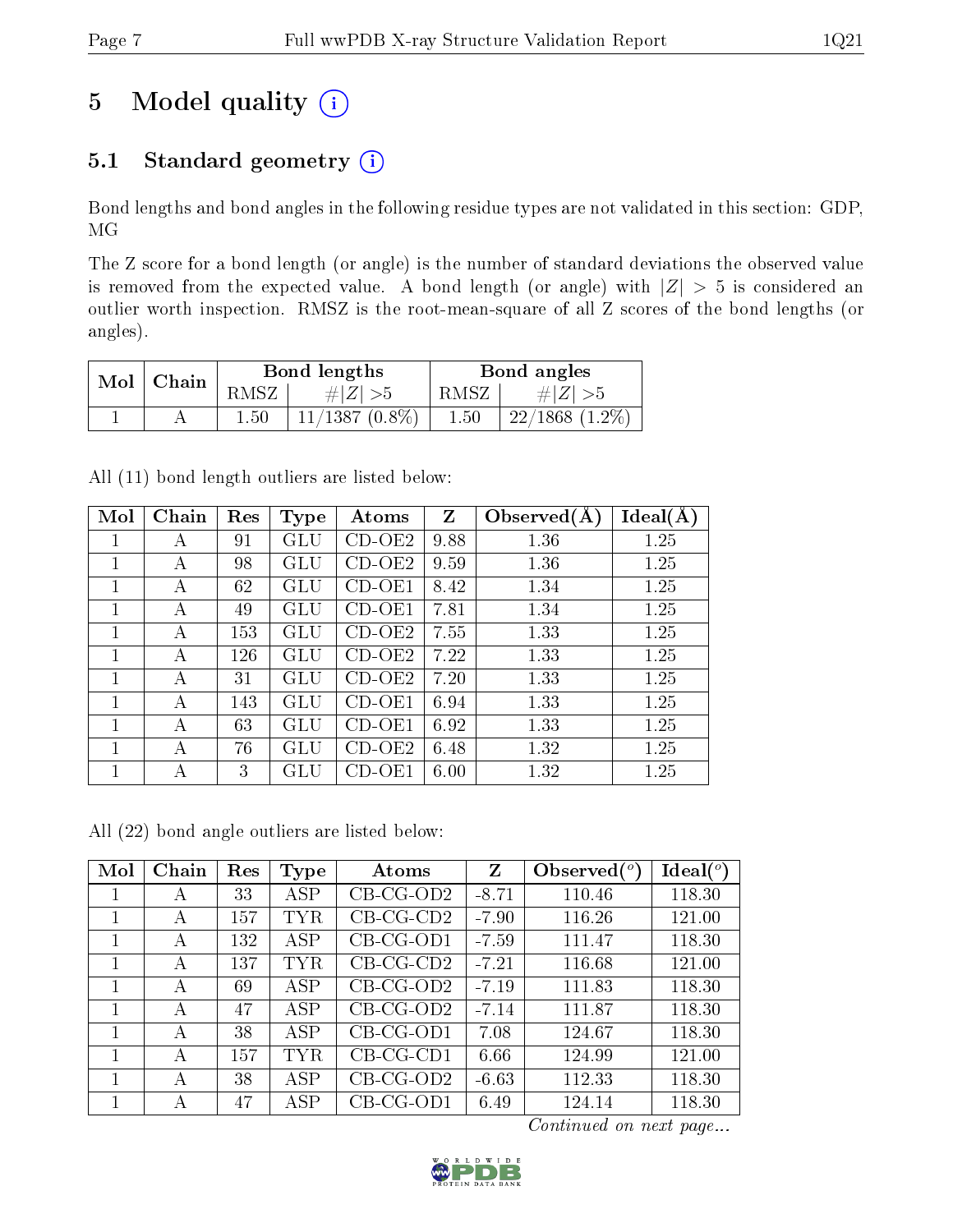| Mol | Chain | Res | <b>Type</b> | Atoms                | Z       | Observed $(°)$ | Ideal $(°)$ |
|-----|-------|-----|-------------|----------------------|---------|----------------|-------------|
| 1   | А     | 57  | ASP         | $CB-CG-OD2$          | $-6.23$ | 112.69         | 118.30      |
| 1   | A     | 33  | <b>ASP</b>  | $CB-CG-OD1$          | 6.12    | 123.81         | 118.30      |
| 1   | A     | 30  | ASP         | $CB-CG-OD1$          | $-6.05$ | 112.85         | 118.30      |
| 1   | A     | 164 | $\rm{ARG}$  | $NE- CZ-NH1$         | $-6.05$ | 117.28         | 120.30      |
| 1   | А     | 137 | <b>TYR</b>  | $CB-CG-CD1$          | 5.89    | 124.53         | 121.00      |
| 1   | А     | 68  | $\rm{ARG}$  | $N-CA-CB$            | 5.67    | 120.81         | 110.60      |
| 1   | А     | 9   | VAL         | $N$ -CA-CB           | $-5.43$ | 99.55          | 111.50      |
| 1   | А     | 92  | ASP         | $CB-CG-OD1$          | $-5.39$ | 113.45         | 118.30      |
| 1   | A     | 123 | $\rm{ARG}$  | $CB-CA-C$            | $-5.35$ | 99.70          | 110.40      |
|     | А     | 58  | <b>THR</b>  | $N$ -CA-CB           | $-5.20$ | 100.43         | 110.30      |
| 1   | А     | 9   | VAL         | $CG1$ - $CB$ - $CG2$ | 5.04    | 118.97         | 110.90      |
|     | А     | 73  | $\rm{ARG}$  | $NE- CZ-NH1$         | $-5.02$ | 117.79         | 120.30      |

Continued from previous page...

There are no chirality outliers.

There are no planarity outliers.

#### $5.2$  Too-close contacts  $(i)$

In the following table, the Non-H and H(model) columns list the number of non-hydrogen atoms and hydrogen atoms in the chain respectively. The H(added) column lists the number of hydrogen atoms added and optimized by MolProbity. The Clashes column lists the number of clashes within the asymmetric unit, whereas Symm-Clashes lists symmetry related clashes.

| Mol |      | Chain   Non-H   H(model)   H(added) |      |    | Clashes   Symm-Clashes |
|-----|------|-------------------------------------|------|----|------------------------|
|     | 1368 |                                     | 1357 | よの |                        |
|     |      |                                     |      |    |                        |
|     |      |                                     |      |    |                        |
|     |      |                                     |      |    |                        |
|     | 436  |                                     | 1369 |    |                        |

The all-atom clashscore is defined as the number of clashes found per 1000 atoms (including hydrogen atoms). The all-atom clashscore for this structure is 19.

All (52) close contacts within the same asymmetric unit are listed below, sorted by their clash magnitude.

| Atom-1                       | Atom-2           | Interatomic<br>distance $(A)$ | Clash<br>overlap $(\AA)$ |
|------------------------------|------------------|-------------------------------|--------------------------|
| 1:A:127:SER:O                | 1:A:131:GLN:HG3  | 187                           | 0.74                     |
| $1:\overline{A:61:GLN:HE22}$ | 1: A:63:GLU:HG2  | 1.53                          | 0.71                     |
| 1: A:56:LEU:HD21             | 1: A:68: ARG:HB3 | 1 75                          | 0.68                     |
| 1: A:24:ILE:H G22            | 1:A:25:GLN:HG3   | 175                           | ገ 67                     |

Continued on next page...

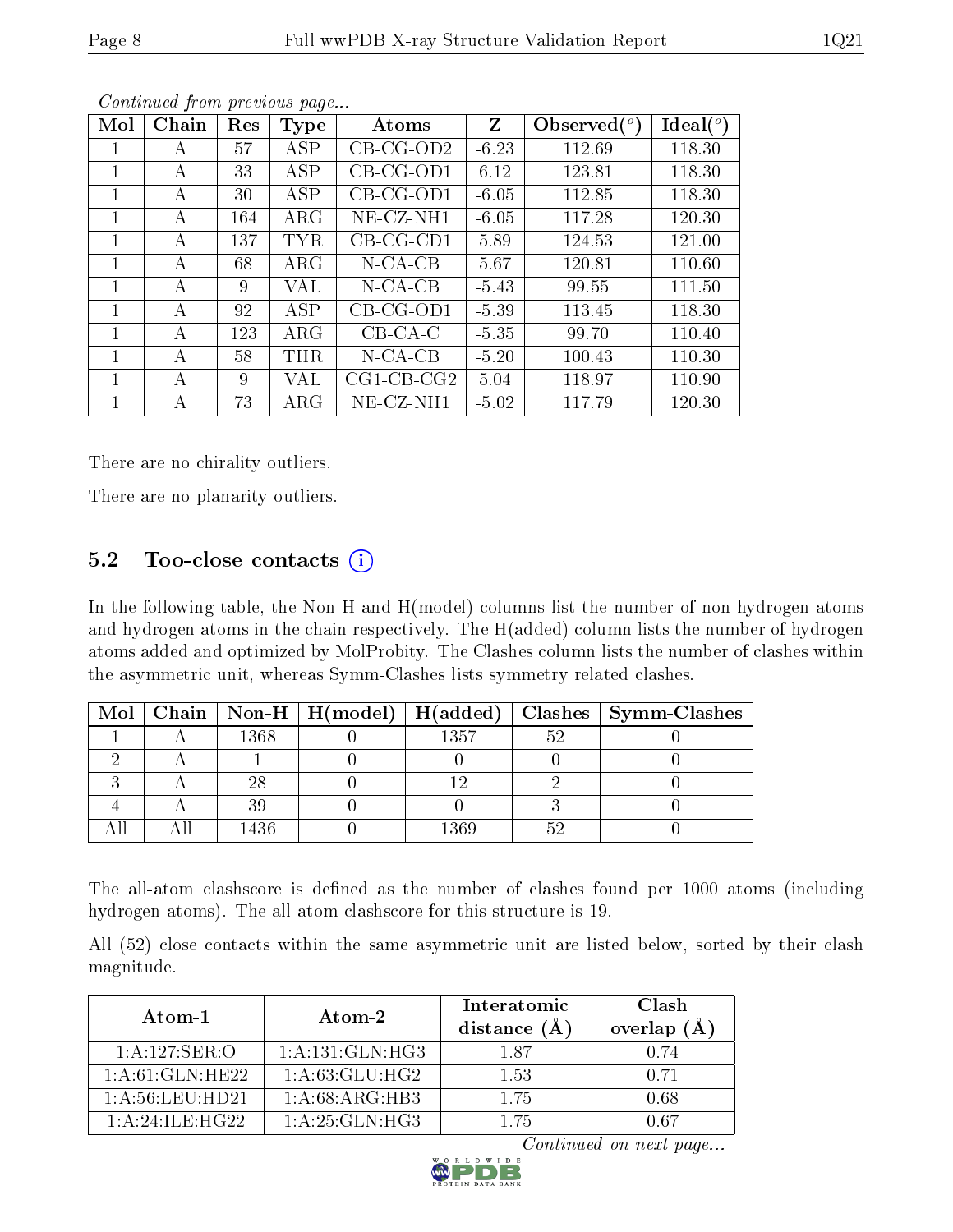| Commaca from previous page       |                      | Interatomic    | Clash         |  |
|----------------------------------|----------------------|----------------|---------------|--|
| Atom-1                           | Atom-2               | distance $(A)$ | overlap $(A)$ |  |
| 1:A:49:GLU:HB3                   | 1: A: 164: ARG: HH12 | 1.62           | 0.65          |  |
| 1: A:170: LYS:O                  | 1:A:171:LEU:HB2      | 1.97           | 0.65          |  |
| 1: A:8: VAL:O                    | 1: A:58:THR:HB       | 1.99           | 0.62          |  |
| 1: A:3: GLU: CG                  | 1:A:52:LEU:HD23      | 2.34           | 0.57          |  |
| $1:A:71:\overline{\text{TYR:O}}$ | 1: A:75: GLY:N       | 2.37           | 0.57          |  |
| 1:A:164:ARG:NH1                  | 4:A:205:HOH:O        | 2.38           | 0.56          |  |
| 1: A:81:VAL:HB                   | 1:A:114:VAL:HB       | 1.87           | 0.55          |  |
| 1:A:25:GLN:OE1                   | 1:A:27:HIS:HE1       | 1.89           | 0.55          |  |
| 1: A:69: ASP:C                   | 1: A:71:TYR:H        | 2.10           | 0.54          |  |
| 1:A:117:LYS:HG2                  | 3:A:180:GDP:C6       | 2.43           | 0.53          |  |
| 1:A:122:ALA:O                    | 1:A:123:ARG:HB2      | 2.09           | 0.52          |  |
| 1: A:94: HIS:O                   | 1:A:98:GLU:HG2       | 2.10           | 0.52          |  |
| 1:A:33:ASP:HB3                   | 1:A:36:ILE:HG12      | 1.92           | 0.51          |  |
| 1:A:37:GLU:HG3                   | 1: A:58:THR:HA       | 1.92           | 0.51          |  |
| 1: A:67: MET:SD                  | 1: A:67: MET: N      | 2.69           | 0.51          |  |
| 1: A:100: ILE:O                  | 1: A: 104: LYS: HB2  | 2.12           | 0.50          |  |
| 1: A:63:GLU:HA                   | 1: A:63: GLU:OE1     | 2.12           | 0.49          |  |
| 1:A:170:LYS:HE2                  | 1:A:170:LYS:O        | 2.12           | 0.49          |  |
| 1:A:123:ARG:HH22                 | 1:A:143:GLU:CD       | 2.17           | 0.48          |  |
| 1:A:122:ALA:O                    | 1:A:123:ARG:CB       | 2.61           | 0.48          |  |
| 1: A:65:SER:C                    | 1: A:99: GLN: HG2    | 2.35           | 0.47          |  |
| 1: A:58:THR:CG2                  | 1: A:67: MET:HG3     | 2.45           | 0.47          |  |
| 1: A:39: SER: HA                 | 1: A: 55: ILE: O     | $2.15\,$       | 0.47          |  |
| 1: A:28:PHE:HA                   | 4:A:232:HOH:O        | 2.14           | 0.47          |  |
| 1:A:117:LYS:HB3                  | 1: A: 120: LEU: HD12 | 1.97           | 0.46          |  |
| 1:A:142:ILE:CD1                  | 1:A:154:ASP:HB2      | 2.45           | 0.46          |  |
| 1: A: 157: TYR: O                | 1: A:161: ARG:HG3    | 2.16           | 0.46          |  |
| 1: A:58:THR:HG23                 | 1: A:67: MET:HG3     | 1.97           | 0.46          |  |
| 1: A:56: LEU: HD22               | 1: A:71:TYR:CG       | 2.51           | 0.46          |  |
| 1: A:3: GLU: HG2                 | $1: A:52:$ LEU:HD23  | 1.98           | 0.45          |  |
| 1: A:95: GLN:OE1                 | $1:$ A:95:GLN:N      | 2.49           | 0.44          |  |
| 1: A:56: LEU: HD22               | 1:A:71:TYR:CB        | 2.48           | 0.44          |  |
| 1:A:165:GLN:O                    | 1: A:169: ARG:HG3    | 2.17           | 0.44          |  |
| 1: A:116: ASN:CG                 | 1: A:117: LYS:H      | 2.21           | 0.44          |  |
| 1: A:170: L <sub>YS:H</sub> G3   | 1: A: 170: LYS: O    | 2.19           | 0.43          |  |
| 1:A:71:TYR:HA                    | 1: A:74:THR:OG1      | 2.18           | 0.42          |  |
| 1:A:49:GLU:OE1                   | 1:A:164:ARG:NH1      | 2.51           | 0.42          |  |
| 1: A:65:SER:O                    | 1: A:67: MET:SD      | 2.77           | 0.42          |  |
| 1: A:58:THR:HG21                 | 4:A:231:HOH:O        | 2.19           | 0.42          |  |
| 1:A:117:LYS:HG2                  | 3: A: 180: GDP: C5   | 2.55           | 0.42          |  |
| 1:A:66:ALA:HB2                   | 1: A:99: GLN:CG      | 2.50           | 0.42          |  |

Continued from previous page.

Continued on next page...

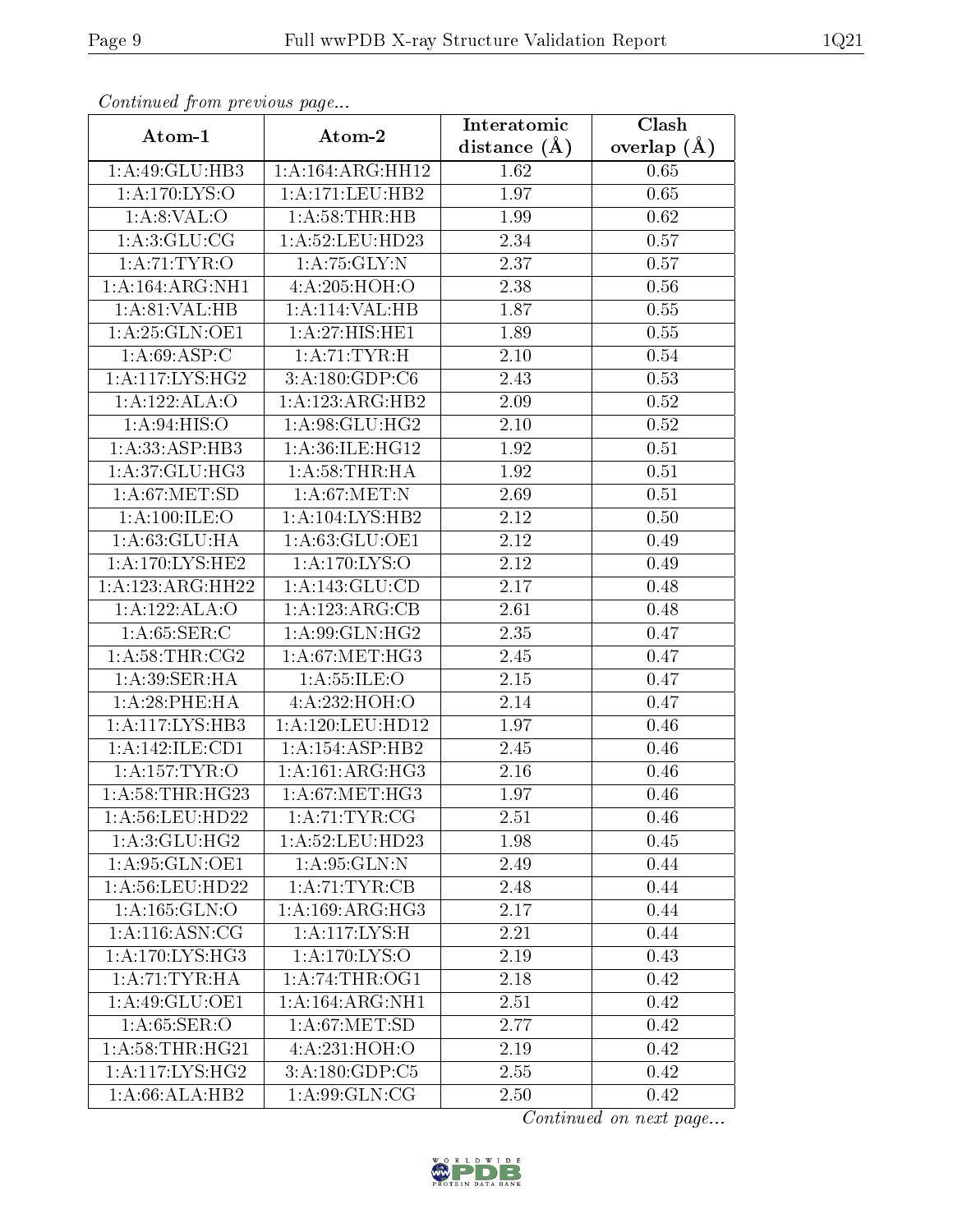|--|

| Atom-1           | Atom-2             | Interatomic<br>distance $(A)$ | Clash<br>overlap $(A)$ |
|------------------|--------------------|-------------------------------|------------------------|
| 1:A:49:GLU:HB3   | 1:A:164:ARG:NH1    | 2.32                          | 0.41                   |
| 1:A:161:ARG:HH11 | 1:A:161:ARG:HD2    | 1.76                          | 0.41                   |
| 1: A:65: SER:HB3 | 1: A:99: GLN:CD    | 2.41                          | 0.41                   |
| 1: A:1: MET:HE1  | 1: A: 43: GLN: NE2 | 2.36                          | 0.41                   |
| 1: A:37: GLU:O   | 1:A:68:ARG:NH2     | 2.53                          | 0.41                   |
| 1:A:41:ARG:NH1   | 1:A:52:LEU:HD21    | 2.36                          | 0.40                   |
| 1:A:69:ASP:OD2   | 1:A:73:ARG:NH1     | 2.55                          | 0.40                   |

Continued from previous page...

There are no symmetry-related clashes.

#### 5.3 Torsion angles (i)

#### 5.3.1 Protein backbone  $(i)$

In the following table, the Percentiles column shows the percent Ramachandran outliers of the chain as a percentile score with respect to all X-ray entries followed by that with respect to entries of similar resolution.

The Analysed column shows the number of residues for which the backbone conformation was analysed, and the total number of residues.

| $\text{Mol}$   Chain | Analysed                                             |  | Favoured   Allowed   Outliers   Percentiles |
|----------------------|------------------------------------------------------|--|---------------------------------------------|
|                      | $169/171(99\%)$   $152(90\%)$   $12(7\%)$   $5(3\%)$ |  | $\boxed{4}$ 2                               |

All (5) Ramachandran outliers are listed below:

| Mol | Chain | Res | Type       |
|-----|-------|-----|------------|
|     |       | 122 | ALA        |
|     |       | 70  | <b>GLN</b> |
|     |       | 123 | $\rm{ARG}$ |
|     |       | 63  | <b>GLU</b> |
|     |       |     | TYR.       |

#### 5.3.2 Protein sidechains  $(i)$

In the following table, the Percentiles column shows the percent sidechain outliers of the chain as a percentile score with respect to all X-ray entries followed by that with respect to entries of similar resolution.

The Analysed column shows the number of residues for which the sidechain conformation was analysed, and the total number of residues.

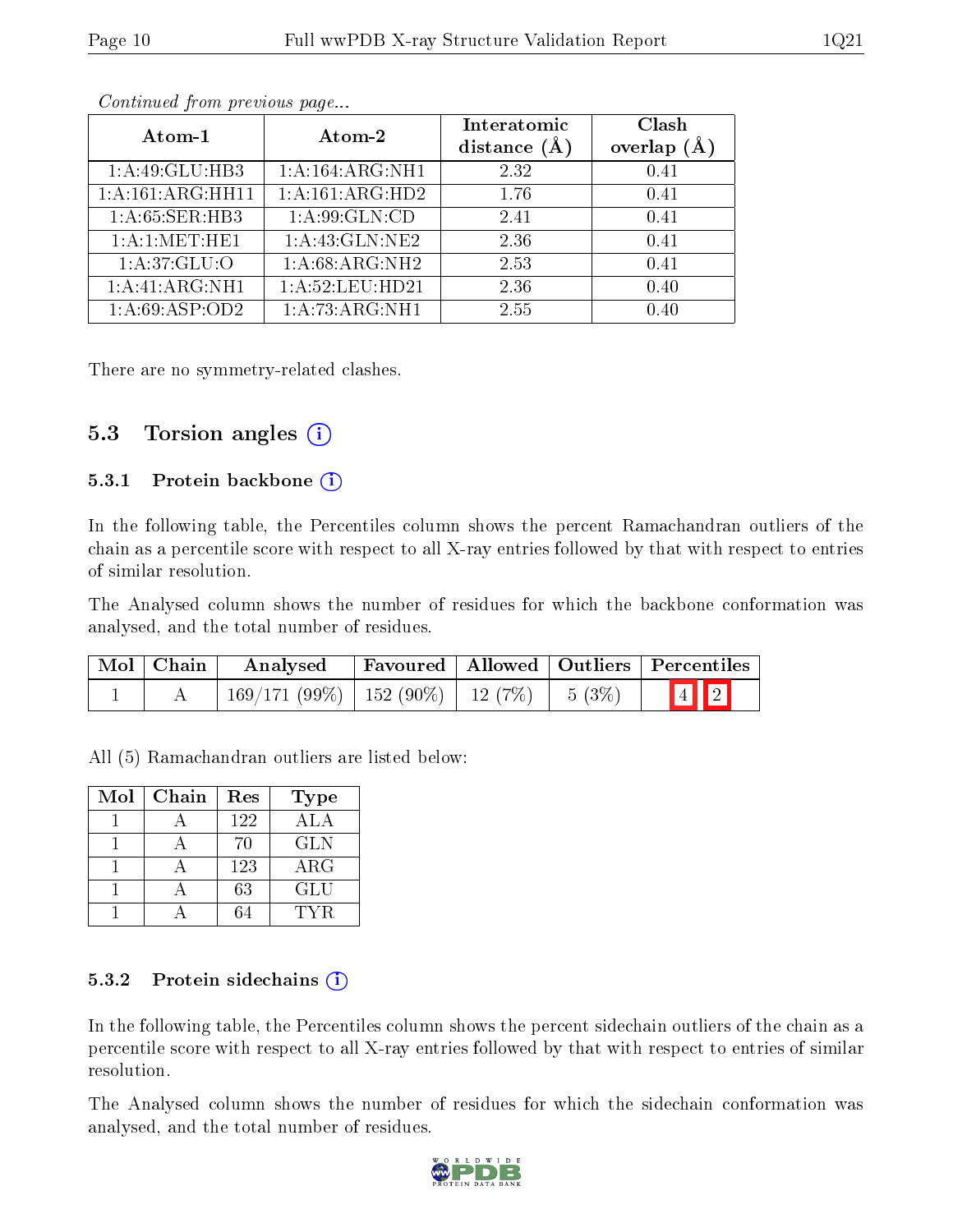| $\mid$ Mol $\mid$ Chain | Analysed                                   |  | Rotameric   Outliers   Percentiles |  |  |
|-------------------------|--------------------------------------------|--|------------------------------------|--|--|
|                         | $149/149$ (100\%)   127 (85\%)   22 (15\%) |  | $\boxed{3}$ $\boxed{2}$            |  |  |

All (22) residues with a non-rotameric sidechain are listed below:

| Mol            | Chain                    | Res              | Type                      |
|----------------|--------------------------|------------------|---------------------------|
| $\mathbf{1}$   | $\overline{A}$           | 9                | <b>VAL</b>                |
| $\mathbf{1}$   | $\overline{A}$           | 30               | <b>ASP</b>                |
| $\overline{1}$ | $\overline{A}$           | $\overline{53}$  | $\overline{\text{LEU}}$   |
| $\overline{1}$ | $\overline{A}$           | 58               | <b>THR</b>                |
| $\overline{1}$ | $\frac{1}{\overline{A}}$ | 61               | <b>GLN</b>                |
| $\overline{1}$ | $\overline{A}$           | $\overline{63}$  | $\overline{\text{GLU}}$   |
| $\mathbf{1}$   | $\overline{A}$           | 67               | <b>MET</b>                |
| $\overline{1}$ | $\overline{A}$           | $\overline{71}$  | <b>TYR</b>                |
| $\overline{1}$ | $\overline{A}$           | $\overline{73}$  | $\overline{\text{ARG}}$   |
| $\overline{1}$ | $\overline{A}$           | $\overline{74}$  | THR                       |
| $\overline{1}$ | $\overline{A}$           | $\overline{81}$  | <b>VAL</b>                |
| $\mathbf{1}$   | $\overline{A}$           | $\overline{84}$  | ILE                       |
| $\overline{1}$ | $\overline{A}$           | 87               | THR                       |
| $\mathbf{1}$   | $\overline{A}$           | $\overline{95}$  | <b>GLN</b>                |
| $\mathbf{1}$   | $\overline{A}$           | $\overline{105}$ | $\overline{\text{ASP}}$   |
| $\mathbf{1}$   | $\overline{A}$           | 108              | <b>ASP</b>                |
| $\overline{1}$ | $\overline{A}$           | 109              | $\overline{\text{VAL}}$   |
| $\overline{1}$ | $\overline{A}$           | 128              | $\overline{\rm{ARG}}$     |
| $\mathbf{1}$   | $\overline{A}$           | 142              | ILE                       |
| $\mathbf 1$    | $\overline{A}$           | 147              | $\overline{\text{LYS}}$   |
| $\overline{1}$ | $\overline{\rm A}$       | $\overline{1}52$ | <b>VAL</b>                |
| $\overline{1}$ | $\overline{\rm A}$       | 170              | $\overline{\mathrm{LYS}}$ |

Some sidechains can be flipped to improve hydrogen bonding and reduce clashes. All (5) such sidechains are listed below:

| Mol | Chain | Res | <b>Type</b> |
|-----|-------|-----|-------------|
|     |       | 27  | <b>HIS</b>  |
|     |       | 43  | <b>GLN</b>  |
|     |       | 61  | <b>GLN</b>  |
|     |       | 94  | <b>HIS</b>  |
|     |       | 166 | <b>HIS</b>  |

#### 5.3.3 RNA [O](https://www.wwpdb.org/validation/2017/XrayValidationReportHelp#rna)i

There are no RNA molecules in this entry.

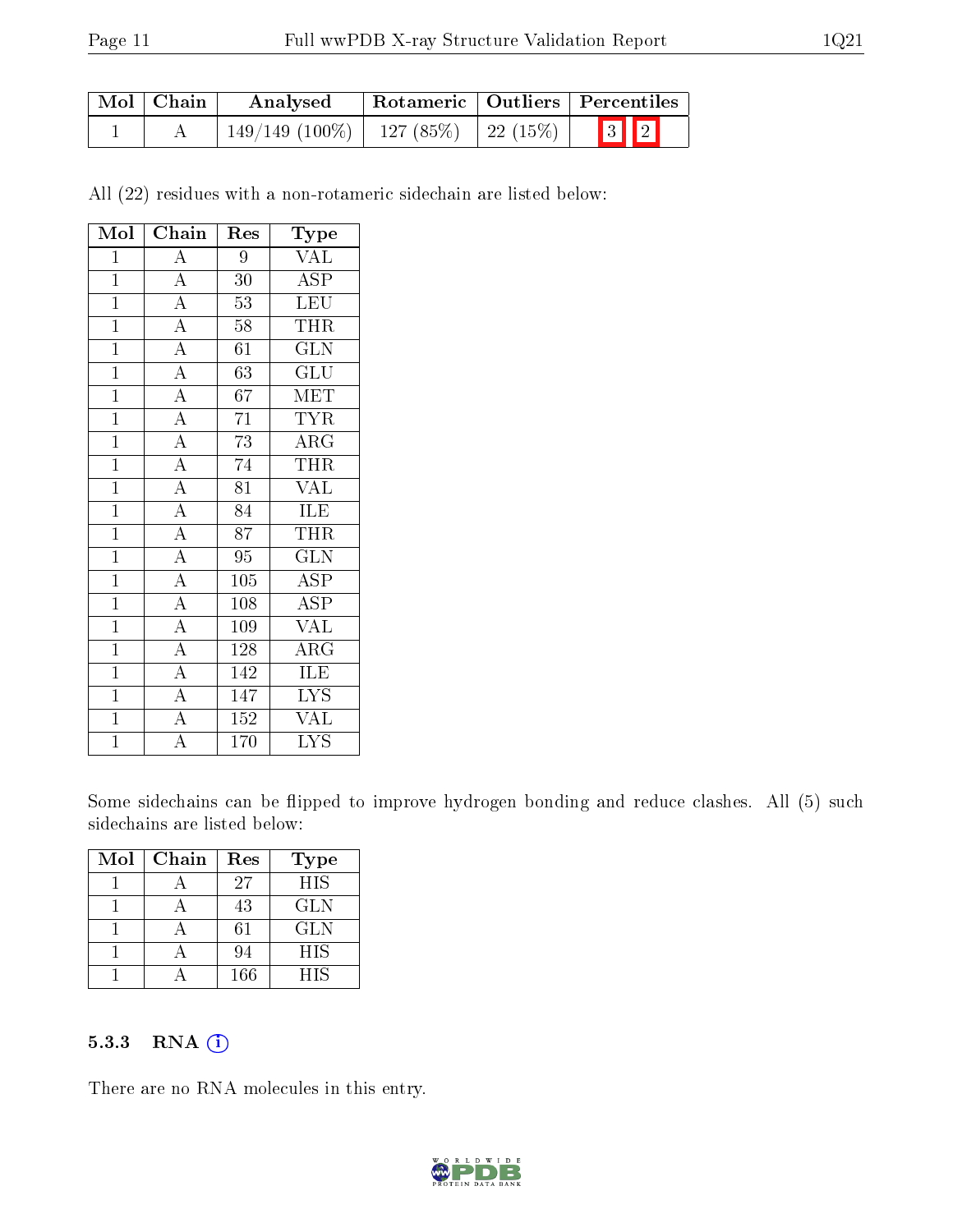#### 5.4 Non-standard residues in protein, DNA, RNA chains (i)

There are no non-standard protein/DNA/RNA residues in this entry.

#### 5.5 Carbohydrates  $(i)$

There are no carbohydrates in this entry.

#### 5.6 Ligand geometry  $(i)$

Of 2 ligands modelled in this entry, 1 is monoatomic - leaving 1 for Mogul analysis.

In the following table, the Counts columns list the number of bonds (or angles) for which Mogul statistics could be retrieved, the number of bonds (or angles) that are observed in the model and the number of bonds (or angles) that are dened in the Chemical Component Dictionary. The Link column lists molecule types, if any, to which the group is linked. The Z score for a bond length (or angle) is the number of standard deviations the observed value is removed from the expected value. A bond length (or angle) with  $|Z| > 2$  is considered an outlier worth inspection. RMSZ is the root-mean-square of all Z scores of the bond lengths (or angles).

| $\ln 1$ |             | $\mid$ Type $\mid$ Chain $\mid$ Res $\mid$ Link |     |          |      |  |  |                                                                              |  | Bond lengths |  | Bond angles |  |
|---------|-------------|-------------------------------------------------|-----|----------|------|--|--|------------------------------------------------------------------------------|--|--------------|--|-------------|--|
|         |             |                                                 |     | $Counts$ |      |  |  | $\mid$ RMSZ $\mid \#  Z  > 2 \mid$ Counts $\mid$ RMSZ $\mid \#  Z  > 2 \mid$ |  |              |  |             |  |
|         | ${\rm GDP}$ |                                                 | 180 | 24,30,30 | 1.76 |  |  | $\mid$ $6 \ (19\%) \ \mid$                                                   |  |              |  |             |  |

In the following table, the Chirals column lists the number of chiral outliers, the number of chiral centers analysed, the number of these observed in the model and the number defined in the Chemical Component Dictionary. Similar counts are reported in the Torsion and Rings columns. '-' means no outliers of that kind were identified.

|     |     |                          | Mol   Type   Chain   Res   Link   Chirals   Torsions | Rings |
|-----|-----|--------------------------|------------------------------------------------------|-------|
| GDP | 180 | <b>Contract Contract</b> | $\frac{4/12/32/32}{9/3/3/3}$                         |       |

All (5) bond length outliers are listed below:

| Mol           | Chain | ${\rm Res}$ | Type       | Atoms    |         | Observe d(A) | Ideal(A) |
|---------------|-------|-------------|------------|----------|---------|--------------|----------|
| $\mathcal{R}$ |       | 180         | <b>GDP</b> | $C6-C5$  | $-5.32$ | 1.32         | 1.41     |
| ιJ            |       | 180         | <b>GDP</b> | $C6-N1$  | 3.36    | 1.38         | 1.33     |
| ιJ            |       | 180         | GDP        | $C2-N2$  | 2.39    | 1.38         | 1.33     |
|               |       | 180         | <b>GDP</b> | $PA-O5'$ | $-2.33$ | 1.49         | 1.59     |
|               |       | 180         | GDP.       | PB-O2B   | $-2.07$ | $1.46\,$     | $1.54\,$ |

All (6) bond angle outliers are listed below:

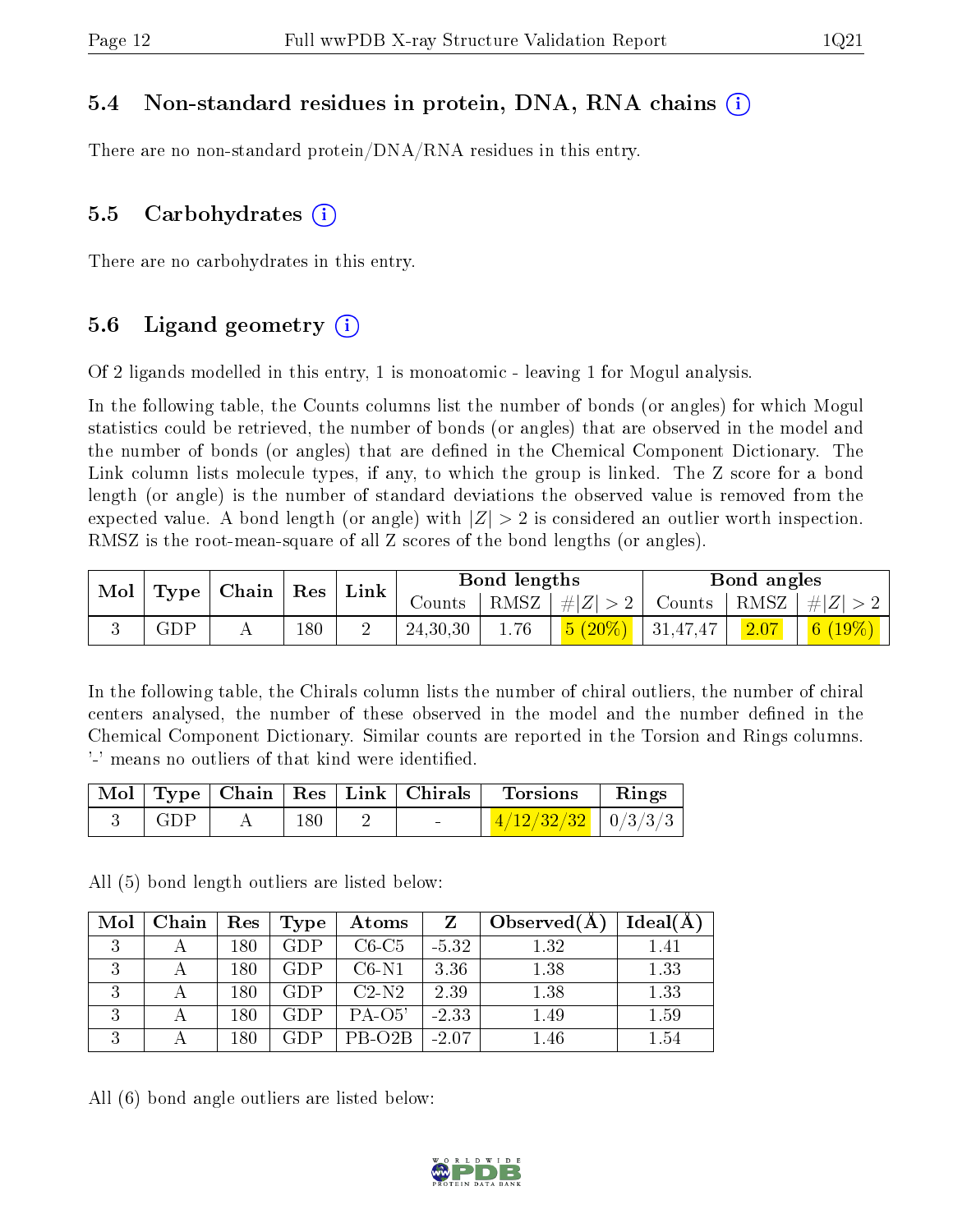| Mol | Chain | Res | Type       | Atoms          | Z       | Observed $(°)$ | Ideal $(°)$ |
|-----|-------|-----|------------|----------------|---------|----------------|-------------|
| 3   |       | 180 | <b>GDP</b> | $C5-C6-N1$     | $-6.94$ | 113.94         | 123.43      |
| 3   |       | 180 | <b>GDP</b> | $C6-N1-C2$     | 5.52    | 124.70         | 115.93      |
| 3   |       | 180 | <b>GDP</b> | $C2-N3-C4$     | $-4.50$ | 110.22         | 115.36      |
| 3   | А     | 180 | GDP        | $N3-C2-N1$     | $-3.03$ | 123.18         | 127.22      |
| 3   |       | 180 | GDP        | $C3'-C2'-C1'$  | $-2.25$ | 97.59          | 100.98      |
| 3   |       | 180 | GDP        | $O4'$ -C1'-C2' | $-2.09$ | 103.88         | 106.93      |

There are no chirality outliers.

All (4) torsion outliers are listed below:

| Mol           | Chain | Res  | <b>Type</b> | Atoms                    |
|---------------|-------|------|-------------|--------------------------|
| -3            |       | -180 | GDP         | PA-O3A-PB-O3B            |
|               |       | -180 | <b>GDP</b>  | $PA-O3A-PB-O1B$          |
|               |       | -180 | GDP         | $PA-O3A-PB-O2B$          |
| $\mathcal{R}$ |       | 180  | CDP         | $C5'$ - $O5'$ -PA- $O1A$ |

There are no ring outliers.

1 monomer is involved in 2 short contacts:

|  |       |             | Mol   Chain   Res   Type   Clashes   Symm-Clashes |
|--|-------|-------------|---------------------------------------------------|
|  | 180 - | $\pm$ (41)P |                                                   |

The following is a two-dimensional graphical depiction of Mogul quality analysis of bond lengths, bond angles, torsion angles, and ring geometry for all instances of the Ligand of Interest. In addition, ligands with molecular weight > 250 and outliers as shown on the validation Tables will also be included. For torsion angles, if less then 5% of the Mogul distribution of torsion angles is within 10 degrees of the torsion angle in question, then that torsion angle is considered an outlier. Any bond that is central to one or more torsion angles identified as an outlier by Mogul will be highlighted in the graph. For rings, the root-mean-square deviation (RMSD) between the ring in question and similar rings identified by Mogul is calculated over all ring torsion angles. If the average RMSD is greater than 60 degrees and the minimal RMSD between the ring in question and any Mogul-identified rings is also greater than 60 degrees, then that ring is considered an outlier. The outliers are highlighted in purple. The color gray indicates Mogul did not find sufficient equivalents in the CSD to analyse the geometry.

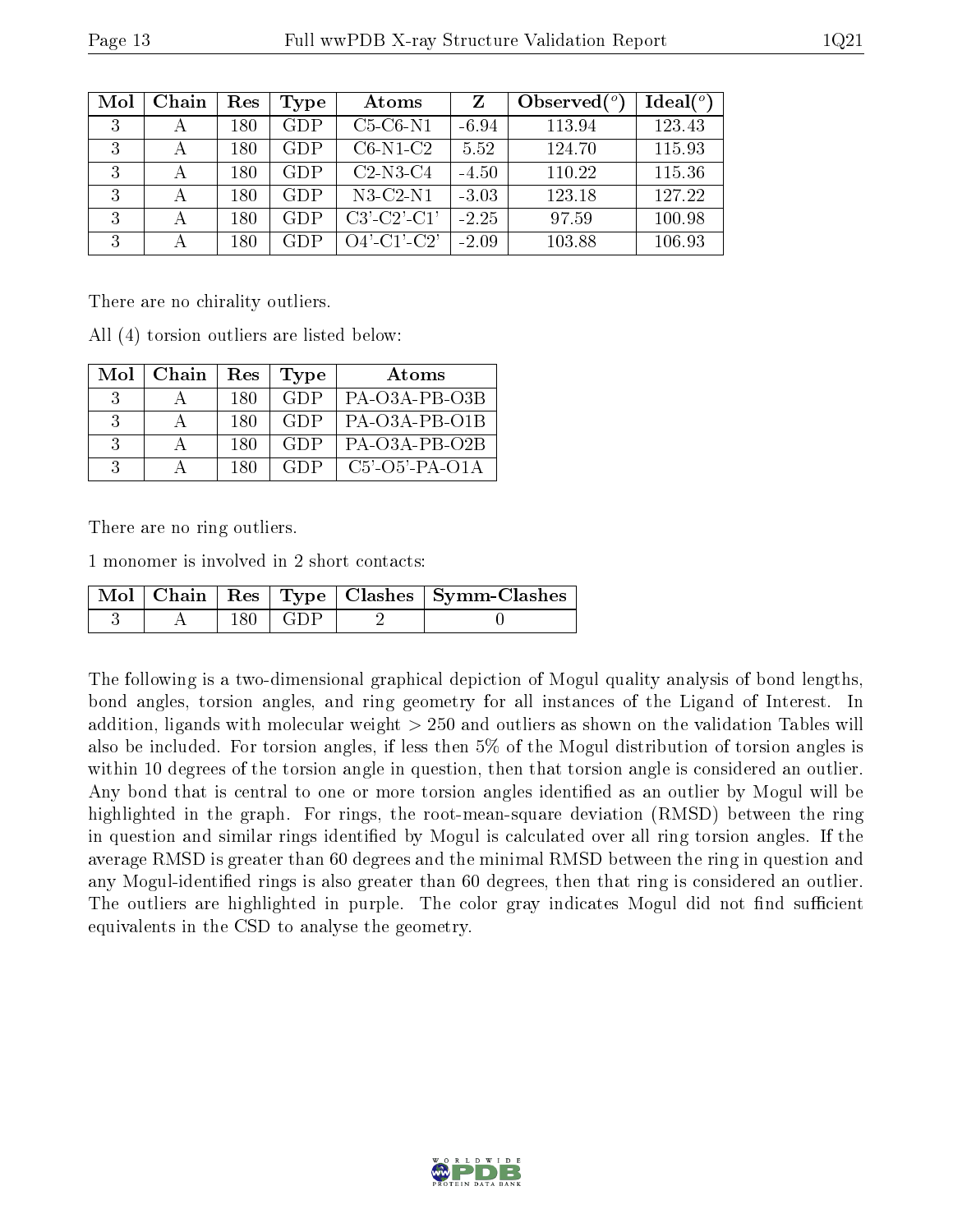

### 5.7 [O](https://www.wwpdb.org/validation/2017/XrayValidationReportHelp#nonstandard_residues_and_ligands)ther polymers (i)

There are no such residues in this entry.

### 5.8 Polymer linkage issues (i)

There are no chain breaks in this entry.